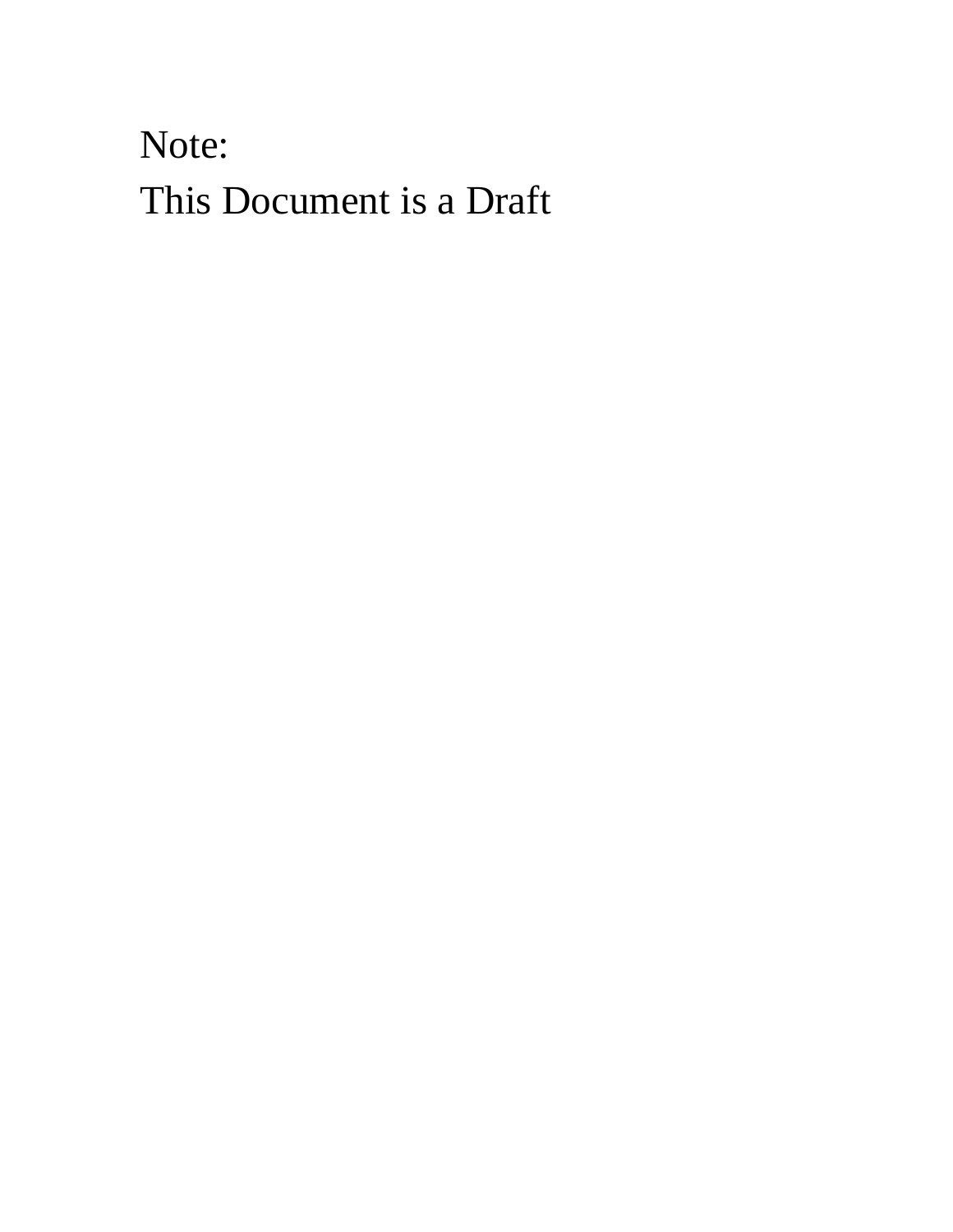## **Moisture Properties of Plaster and Stucco for Strawbale Buildings**

## 1 Introduction

Strawbale walls for houses have been used since the introduction of the mechanical baler in the early 1900's. Although strawbale (SB) houses were popular for a short while in a local area of Nebraska, they lost favour for nearly half a century. There has recently been a rebirth in SB construction and interest. In many cases the interest stems from the highly insulating, simple, and sustainable nature of SB walls.

The classic and time-proven strawbale wall assembly consists of strawbales with 25 to 50 mm thick mineral-based stucco skins applied to both faces. In modern times, the stucco skin is often made of steel mesh reinforced cement stucco skins applied directly to the strawbales. This coating provides a finish, a weather barrier, an air barrier, fire protection, rodent and insect control. As the stiffest part of the wall assembly, the skins also often act as structural elements, whether intentionally or not.



**Figure 1: Typical Strawbale Wall Section**

Straw, like wood, degrades when exposed to a sufficient amount of moisture for a sufficient amount of time at above-freezing temperatures. Therefore, one of the major performance-related concerns of strawbale enclosure walls is moisture control. Moisture control in enclosure walls is best achieved by selecting materials and assemblies that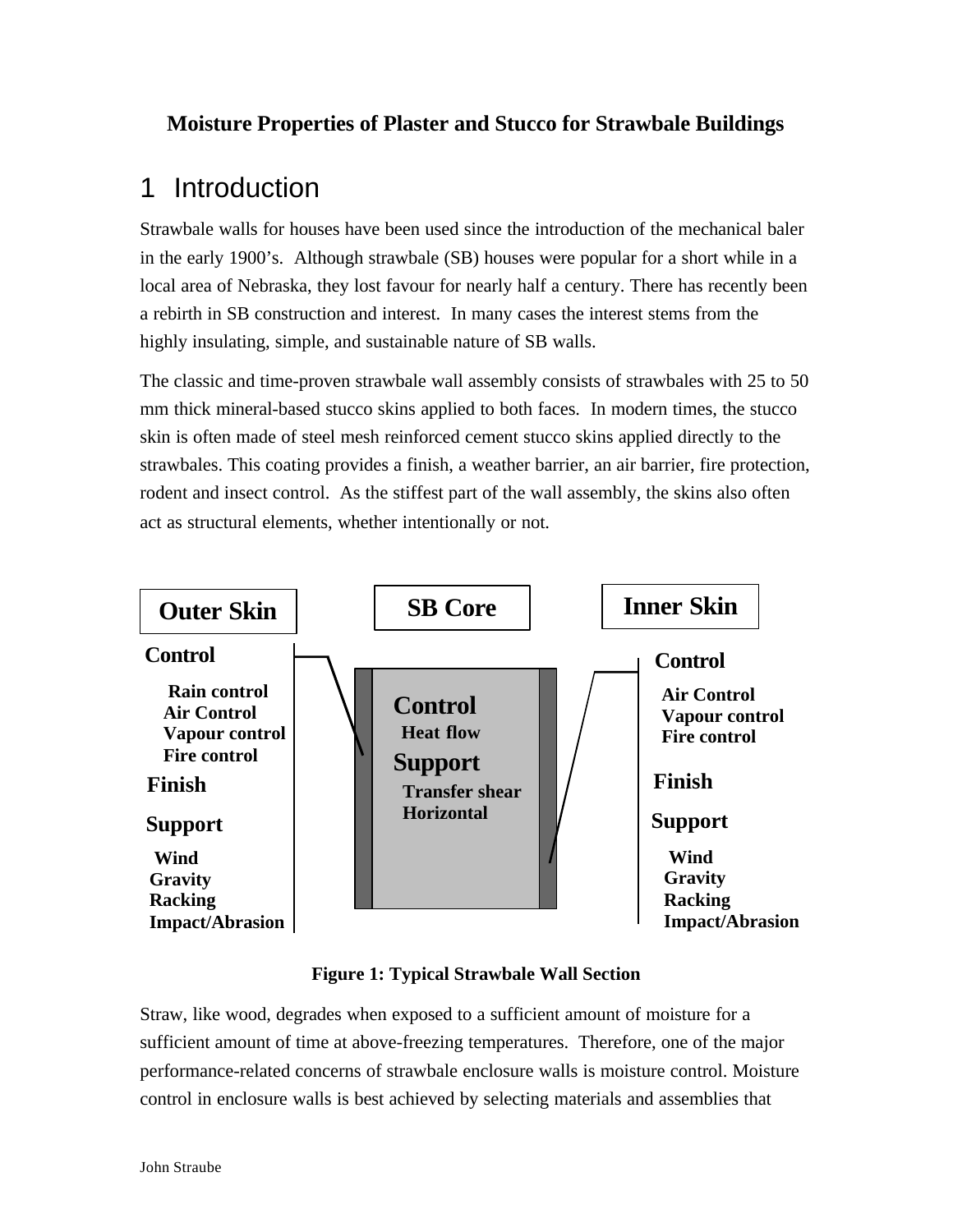ensure a balance of wetting and drying potentials, with an appropriate amount of safe storage capacity. Understanding and predicting wetting and drying is therefore of fundamental importance to predicting and improving performance, particularly durability, of strawbale enclosure walls.

To allow for the prediction of heat and moisture performance, material properties are needed. In strawbales walls, the most important materials are the plaster and stucco skins.

A very low vapour permeance layer, called a vapour barrier, is usually required by codes on the inside of modern framed house walls in cold climates. A sheet of 0.15 mm (6 mil) poly, with a permeance of 3.4 metric perms (0.05 US perms)† , is typical. Many proponents of strawbale building maintain that a very impermeable vapour barrier (e.g., Type I in the National Building Code of Canada with a vapour permeance less than or 15 metric perms/ 0.25 US perms) is not required for good performance. In fact, a Type I vapour barrier may be detrimental to performance.

Measured vapour permeance values of stucco and some analysis of the level of vapour permeance required for good performance are needed to assure code officials that sufficient vapour control is provided by interior plaster finishes to meet the intent of building codes. Drying of walls is predominately a vapour diffusion driven phenomenom. To predict the drying rate of water stored in straw bale walls, the vapour permeance of both the interior and exterior skins must be known.

Air leakage and rain penetration are usually the two largest sources of moisture in enclosure walls. Strawbales are very vapour and water permeable and hence rely on the skins to control the entry of these sources of moisture. While almost all finishes are sufficiently air impermeable to control air flow, their liquid water absorption and vapour permeance properties are highly variable and poorly known. The ability of an exterior stucco to absorb and store water is critical since this water can then be transported inward to the strawbales by vapour diffusion (and potentially by capillarity).

Finally, to aid in the control of rain penetration and absorption, water repellents and sealers have been proposed as simple and relatively inexpensive solutions. Manufacturer's and designers often do not understand the effect of such products on liquid and vapour transport of moisture across the outer skin because of a lack of material

l

<sup>&</sup>lt;sup>†</sup> One US perm = 57.4 metric perms = 57.4 ng / Pa s m<sup>2</sup>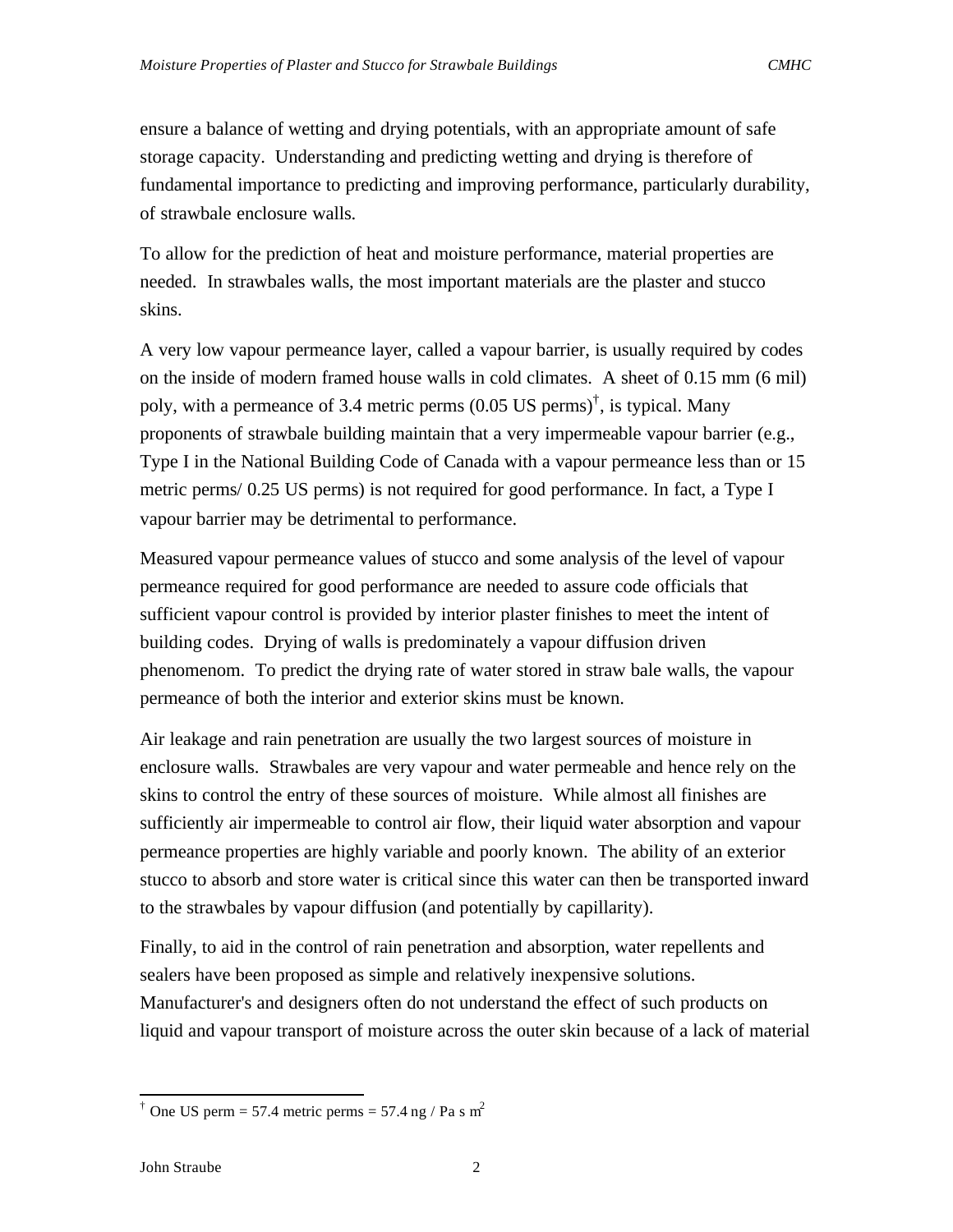property information. Such information would be very useful to guide strawbale builders in their choice of a climate-appropriate finish.

For all of these reasons, CMHC sponsored a project to measure the liquid water absorption and water vapour permeability of cement skins. The author provided his labour without charge and did not charge for the use of existing equipment.

# 2 Known Material Properties

As discussed above, most strawbale walls are made of plaster skins and a core of strawbales. The properties of these individual materials will be briefly reviewed below.

## **2.1 Strawbales**

The strawbale core acts primarily as thermal insulation while transferring structural loads between the skins. The thermal resistance of strawbales is dependent on straw type and density, straw orientation, and thickness. Values of RSI3 (R17) to over RSI6 (R35) have been reported, although for the common 450 mm (18") thick strawbale of 110 to 190 kg/m<sup>3</sup> (7 to 12 pcf) density, a value of at least RSI4 (R23) can be expected.

The vapour permeance of strawbales have not been measured (as far as the author is aware) but estimates can be made. Based on published data for the vapour permeance of highly porous natural materials such as cellulose insulation ( $\rho = 25-50 \text{ kg/m}^3$ ,  $\mu=110$ -130), wood fibreboard ( $p=340 \text{ kg/m}^3$ ,  $\mu=20-60$ ), and wood wool cement board ( $p=400$ kg/m<sup>3</sup>,  $\mu$ =30-40), the vapour permeability is expected to be quite high, in the order of  $\mu$ =50 to 100 ng/Pa•s•m. This means that a 1 meter thick layer of strawbale is expected to have a vapour permeance of 50 to 150 ng/Pa  $\cdot$ s $\cdot$ m<sup>2</sup>, and that a 450 mm thick strawbale should have a permeance of approximately 110 to 330 ng/  $Pa \cdot s \cdot m^2$ .

The capillary transport properties of strawbale have also not been measured. While the walls of the stalks will wick liquid water (because of the nature of the small cellulosic walls), the bale itself is composed of mostly large pores which will not wick water. Therefore, the water uptake of a strawbale will be slow, and should quickly reach equilibrium with drying.

l

<sup>†</sup> Vapour permeability is a material property, expressed independently of material thickness, in units of ng/Pa s m, and given the symbol, μ. Vapour permeance is a measure of the ease of vapour flow through a specific layer, in units of perms (equal to 1 ng/Pa s  $m^2$ ), and given the symbol M. Permeability and permeace are analogous to thermal conductivity and thermal conductance respectively.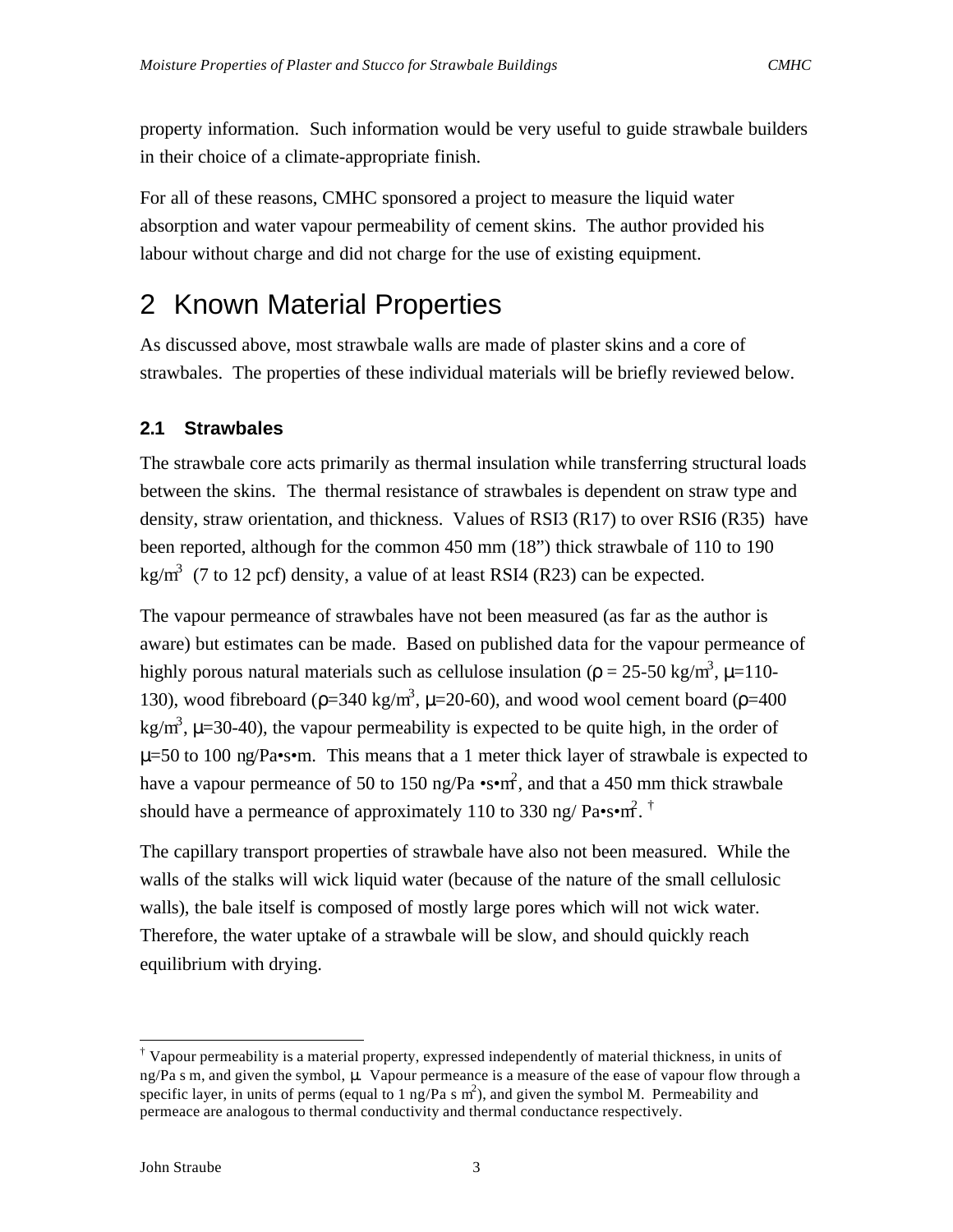## **2.2 Plaster / Stucco Skins**

Stucco or exterior plaster, defined as a hardened mix of fine aggregate and inorganic binders, is a highly desirable finish for walls and ceilings. Stucco that uses sand aggregate and cementitous binders is and has been widely used throughout the world for many years. In modern times, the stucco skin is often made of steel mesh reinforced cement stucco skins applied directly to the strawbales.

The stucco used in strawbale walls can range from high-strength gunite or shotcrete to cement-lime mixtures to earth-based plasters with and without lime or cement stabilizers. Common practise describes stucco mixes as a volumetric ratio in the form C:L:S, where C is the cement component, L is the lime component, and S is the sand component. In many strawbale buildings typical stucco mixes are 1:3 cement stucco or 1:1:6 cementlime stucco. Table 1 lists some of the common mixes and letter definitions from the Portland Cement Association's Portland Cement Stucco Manual. The use of masonry cement is intended to replace the plasticizer function of lime. Pure lime plasters are typically made with a ratio of about 1:3.

Mesh reinforced cement-lime based stucco with typically have compressive strengths of 15 to 35 MPa (2000 to 5000 psi) and equivalent tensile strengths of 0.2 to 0.7 MPa (20 to 100 psi), depending on the quality and quantity of wire mesh reinforcing. The stiffness of such stucco is in the range of 10 000 to 25 000 MPa  $(1.4 \text{ to } 3.6 \text{ x } 10^6 \text{ psi})$ .

| Type       | Portland | Hydrated                        | Masonry | Sand              | Sand     | Minimum           |
|------------|----------|---------------------------------|---------|-------------------|----------|-------------------|
| (mortar    | Cement   | Lime                            | Cement  | <b>First Coat</b> | Second   | compressive       |
| or stucco) |          |                                 |         |                   | Coat     | strength<br>(Mpa) |
| C/S        |          | $^{1}/_{2}$                     |         | $5 - 8$           | $6 - 10$ | 12                |
| CM/N       |          |                                 |         | $5 - 8$           | $6 - 10$ |                   |
|            |          | $\frac{1}{2}$ - 1 $\frac{1}{4}$ |         | $5 - 8$           | $6 - 10$ |                   |
| M          |          |                                 |         | $5 - 8$           | $6 - 10$ |                   |
|            |          |                                 |         | $5 - 8$           | $6 - 10$ | 2.4               |
| $\bf K$    |          |                                 |         | $5 - 8$           | $6 - 10$ | 0.5               |

| CM/N                                                          |  |  |  | $5 - 8$ | $6 - 10$ |     |
|---------------------------------------------------------------|--|--|--|---------|----------|-----|
| L                                                             |  |  |  | $5 - 8$ | $6 - 10$ |     |
| M                                                             |  |  |  | $5 - 8$ | $6 - 10$ |     |
| Ο                                                             |  |  |  | $5 - 8$ | $6 - 10$ | 2.4 |
| K                                                             |  |  |  | $5 - 8$ | $6 - 10$ |     |
| Table 1: Recommended Stucco/Mortar Mixes, by volume of cement |  |  |  |         |          |     |

The most widely used reference in North America, the ASHRAE Handbook of Fundamentals, lists values for (presumably) 19 mm thick gypsum plaster of 630 to 1140 ng/Pa s  $m^2$ . Coatings will likely reduce the vapour permeance from these values. European data also indicates that the addition of lime tends to increase the vapour permeance, sometimes significantly.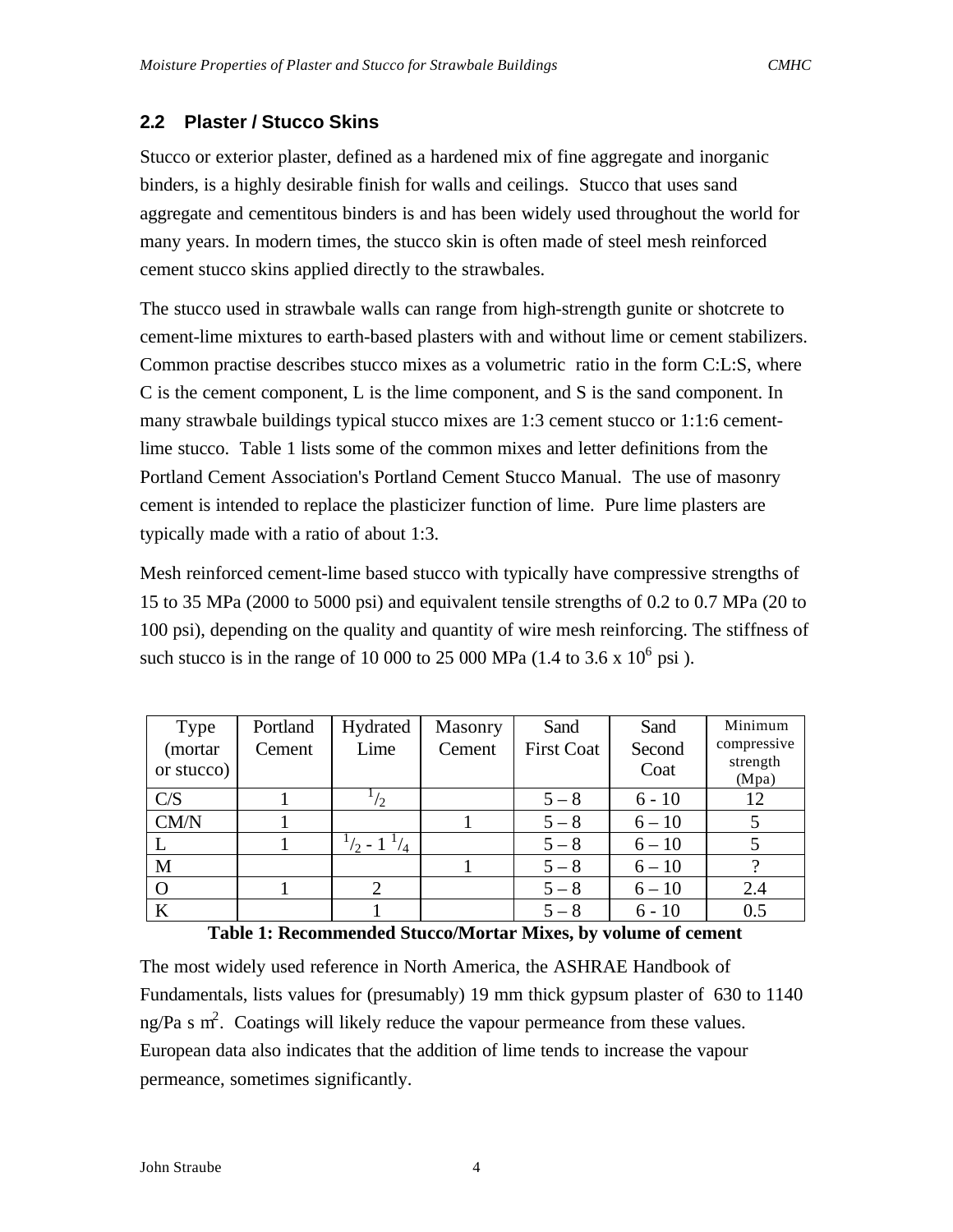The water-to-cementitious component ratio  $(w/c)$  is known to greatly affect the pore structure of concrete and plaster. The higher the w/c ratio, the greater the number of open pores in the finished product and the higher its vapour permeability and liquid water absorption. Similarly, the degree of compaction of a concrete or stucco product will affect the pore structure. The density, and hence the pore structure, of plasters and stuccoes will be sensitive to how they are applied. In fact, the use of steel trowels versus wood floats will result in significantly more surface compaction. While the effect of water-cement ratio, density, finishing technique on moisture transport properties may be significant it has not been studied in any depth.

These complexities were not part of the scope of this study, but should be borne in mind when interpreting the results and guiding future research.

## 3 Test Program

The test program involved:

- 1. applying a range of different stucco mixes directly to strawbales,
- 2. removing the samples from the bales
- 3. applying various coatings (paints and water repellent coatings) to some of the samples
- 4. conducting vapour permeance tests under a realistic relative humidity gradient
- 5. conducting water uptake (capillary absorption tests) tests.

The test procedures, apparatus, and samples will be described in greater detail below.

## **3.1 Samples**

After discussion with many people on the Internet-based CREST Strawbale building list, the following set of samples was chosen. This covers the range of realistic stucco mixes that can be used. All samples were mixed using volume proportions.

## **3.2 Mix Designs**

- A. 1:3 Cement: Sand
- B. 1:1:6 Cement: Lime: Sand
- C. 1:2:9 Cement: Lime: Sand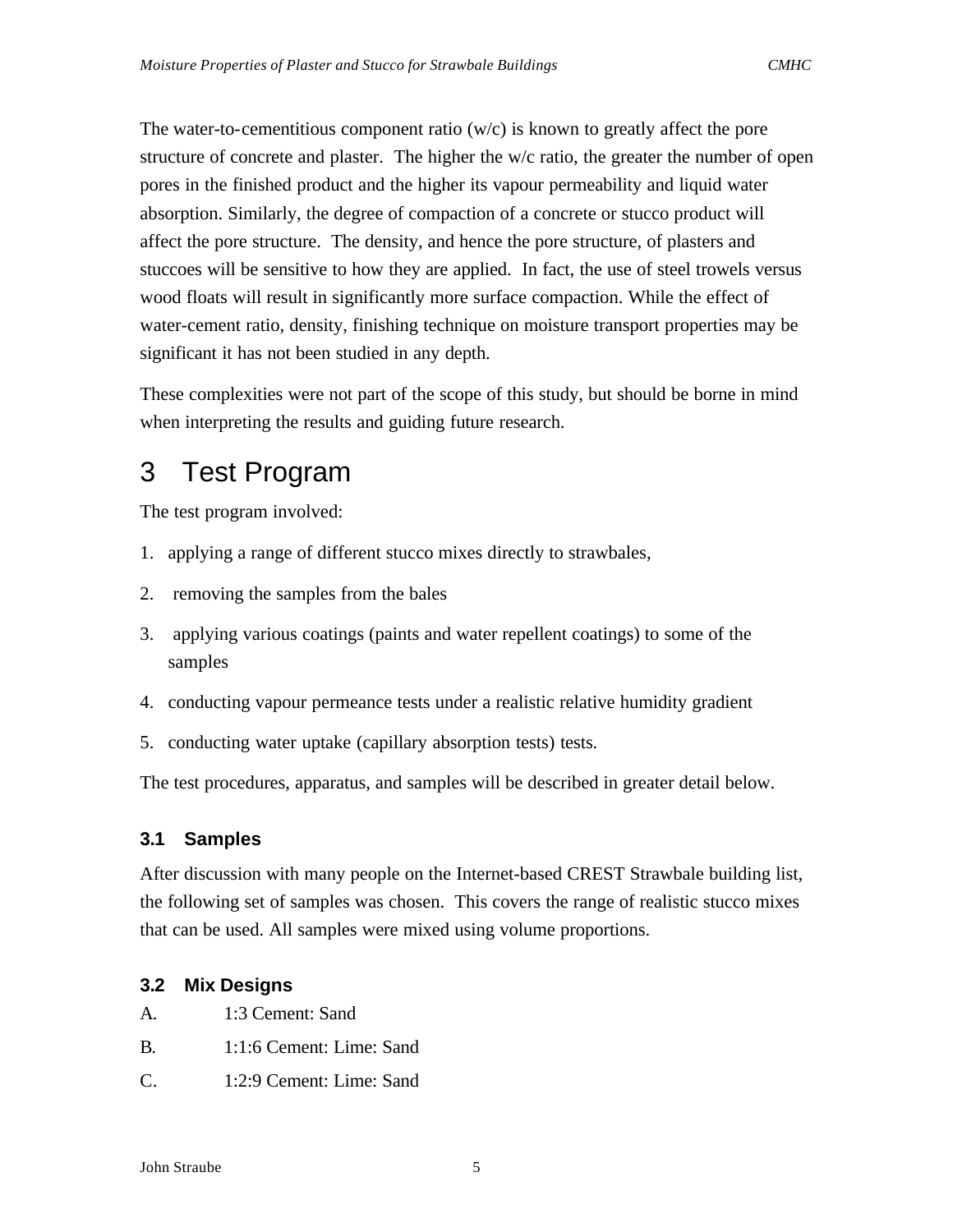| D.             | 1:3 Type S slaked Lime: Sand                                        |  |  |  |  |
|----------------|---------------------------------------------------------------------|--|--|--|--|
| Ε.             | Clay: Sand "earth plaster"                                          |  |  |  |  |
| Variations     |                                                                     |  |  |  |  |
| A1             | As A with an elastomeric paint                                      |  |  |  |  |
| A2             | As A with siloxane treatment                                        |  |  |  |  |
| B1             | As B with linseed oil treatment                                     |  |  |  |  |
| B2             | As B with an elastomeric paint                                      |  |  |  |  |
| B <sub>3</sub> | As B with a siloxane penetrating repellent treatment                |  |  |  |  |
| <b>B</b> 4     | As B with calcium stearate (2% by weight of cementitous components) |  |  |  |  |
| <b>B6</b>      | As B with alkyd (oil) primer and paint                              |  |  |  |  |
| B <sub>5</sub> | As B with latex primer and paint                                    |  |  |  |  |
| <b>B6</b>      | As B with oil paint and primer                                      |  |  |  |  |
| C <sub>1</sub> | As C with linseed oil treatment treatment                           |  |  |  |  |
| D1             | As D but with slaked Type S quicklime                               |  |  |  |  |

## **3.3 Sample Preparation**

Samples of both interior plaster and exterior stucco were prepared on indivdual strawbale substrates in areas of at least 250 by 600 mm. Bales were loosely stacked against a wall to allow for the vertical application. All stucco samples comprised a three-coat application, but the thickness varied from about 32 to 54 mm. The second coat was applied 9 days after the first. The walls were kept damp and inside (no wind or sun) during this period. The finish coat was applied 3 weeks after the second coat.

Water was added as necessary to reach the required level of workability and plasticity. In general, 500 to 600 ml of water needed to be added to 1000 g of cement and *moist* sand (Note: the moisture content of the sand was not measured. In future tests the oven dry density of the sand and the density of the sand as used should be recorded). Thus, the water-to-cement ratio was in the order of 0.6 to 0.7, but might have been higher for some samples. Little or no water needed to be added to the pure lime mixes since the slaking process and the moist sand provided almost all the water required.

Although the mix design should normally progress from rich to lean for stucco (e.g., more to less sand in the mix), the ratio was kept constant for this study so that simple, uniform samples would be created.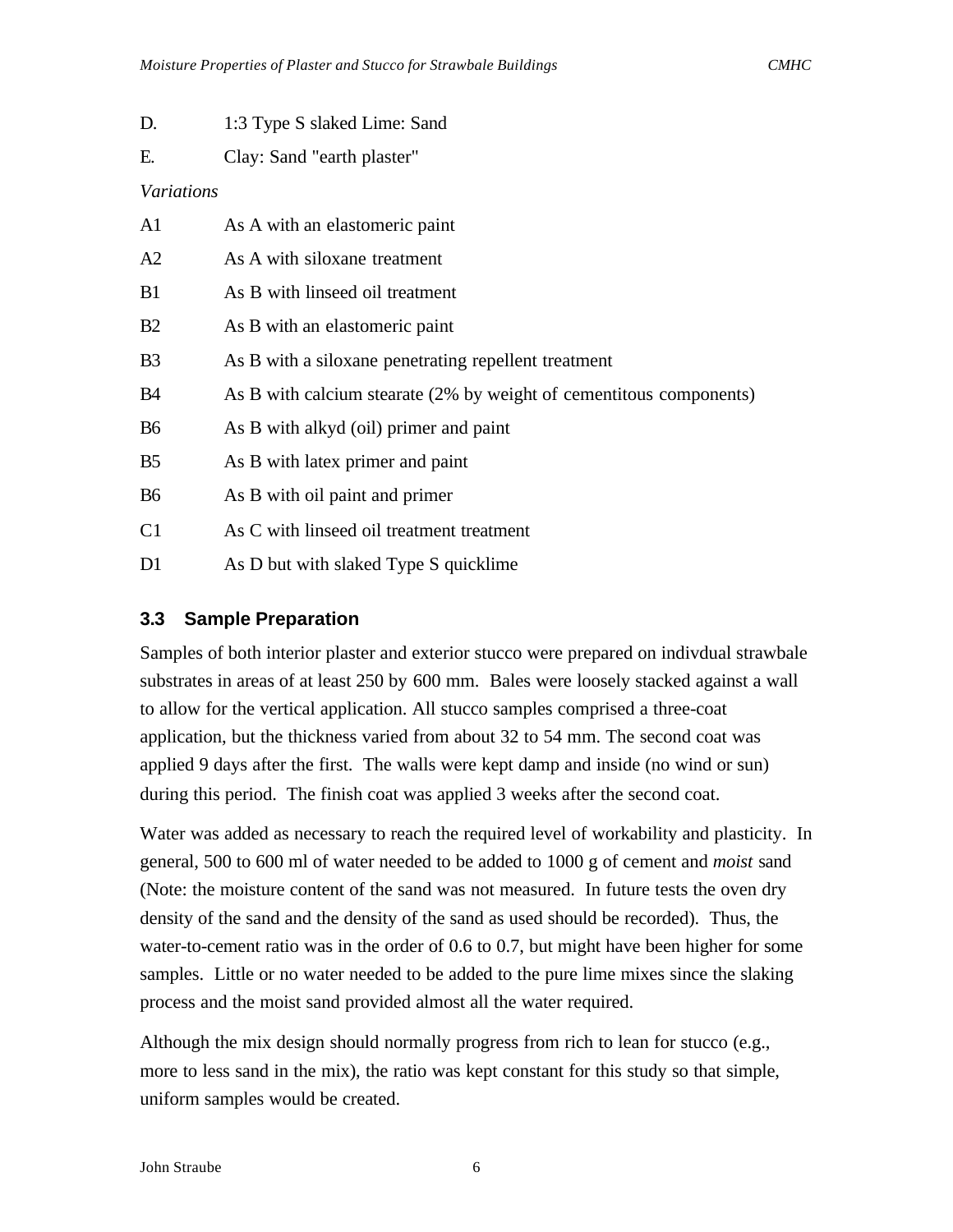The stucco was allowed to cure at 10 to 20  $^{\circ}$ C for at least 90 days before being cut from the strawbales. Square samples, approximately 150 mm x 150 mm, were cut from the bales using an abrasive blade. Sets of two or three samples were cut from the same bales.

## **3.4 Material Description**

The cement was a standard bagged Type 10 Portland Cement (by St Lawrence Cement). The lime was a standard Type S hydrated lime (tradename: MortaSeal) purchased at a local supply store and slaked for two weeks before being used in the base coat application. The sand used was plastering sand produced by a local aggregate producer. For sample D1, the lime was a quicklime, tradename Niagara, produced and donated by GenLime (contact Mr Mike Tate). The quicklime used had been slaked for more than a year.

The elastomeric coating was an acrylic based product, (Maxicyrl, by Sto Industries, www.stocorp.com). The product has an advertised vapour permeance of over 700 ng/Pa s  $m<sup>2</sup>$  (12 US perms). The siloxane (Sikagard 70 by Sika) was a 5% by weight solventbased product. The calcium stearate was provided by a local chemical supply company. Finding a source for this chemical required considerbale effort and may make its use in plasters difficult.

The paints were of average quality interior grade (tradename: CIL Dulux), purchased at Canadian Tire. The linseed oil was a double-boiled product (by Recochem).

## **3.5 Observations**

The differences in the workability of the mixes were pronounced and obvious. The 1:3 slaked Niagara quicklime mix was exceptionally smooth and plastic. The slaked (for 2 weeks) Type S MortaSeal lime was almost as smooth and workable, but the difference was noticeable. The 1:3 cement plaster behaved almost like concrete, but this did not make it much more difficult to apply.

The clay and sand for the earth plasters were sourced from a local farm. It was difficult to characterize the nature of the soil, and more difficult to produce a workable mix. Although several attempts were made, the plaster on the strawbale never resulted in a satisfactory stucco. The final one-coat plaster that appeared to be acceptable crumbled when it came time to cut the sample from the bale. It is recommended that an earth plaster in place be identified and a sample removed for testing.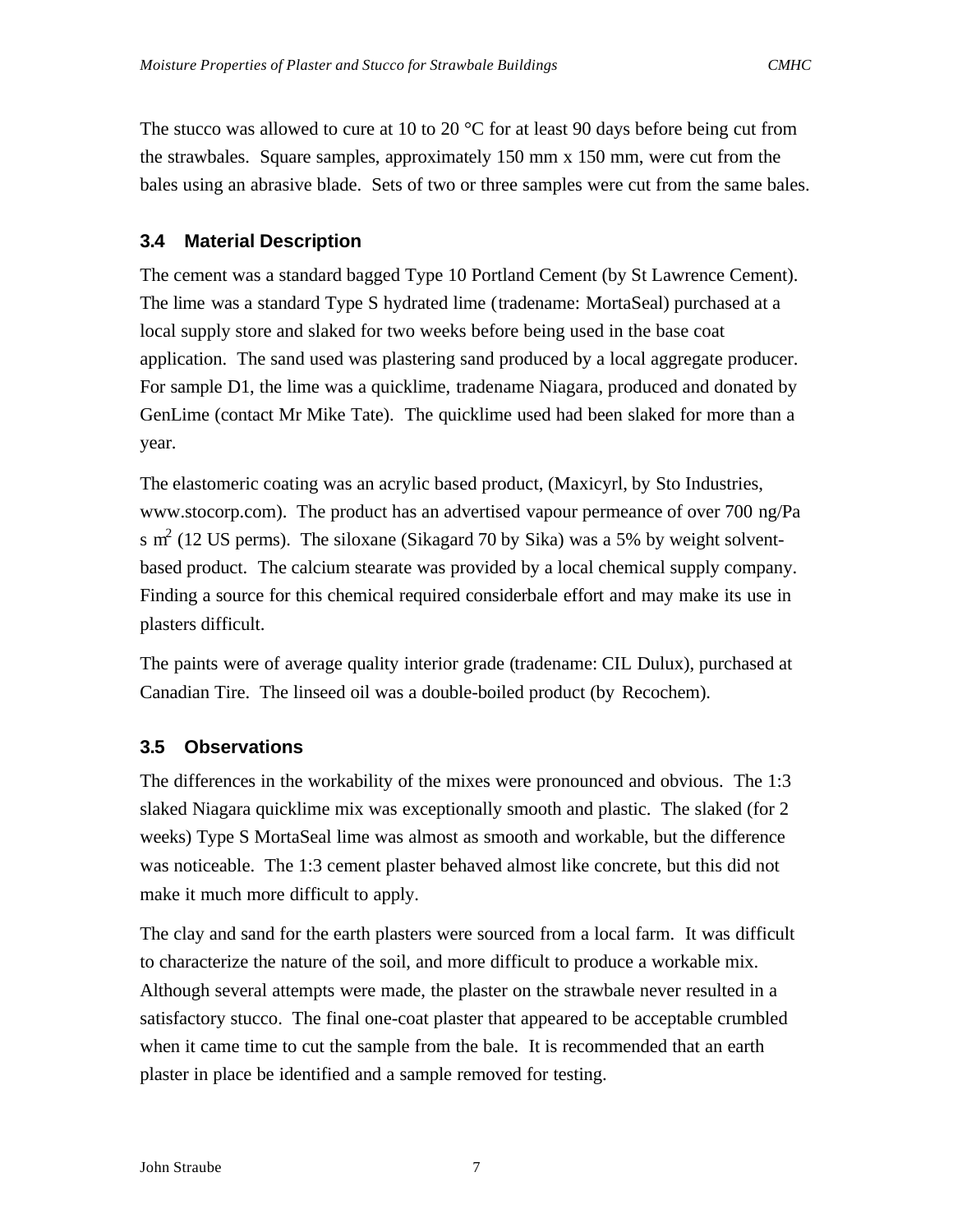## 4 Test Setup and Procedure

#### **4.1 Vapour Permeance**

Vapour permeability is the material property that defines the ease at which water vapour diffuses through it. As described in the introduction, most drying of SB walls will be through diffusion of water vapour from the straw and stucco to the interior and exterior environment. Thus, the vapour permeability of stucco and plaster skins is important.

One of the complexities involved in the measurement and interpretation of vapour permeance data is the variation of vapour permeance with relative humidity. The vapour permeance of many natural materials varies significantly with relative humidity as shown in Figure 2. To use test data for a 25 mm thick cement-lime stucco as a reference, the permeance varies from about 100 perms (2 US perms) at 10 to 20%RH to over 400 perms (6.5 US perms) at 90%RH.



**Figure 2: Typical Vapour Permeance of Stucco as Function of Relative Humidity**

#### **4.1.1 Standard Test Procedures**

Standard test methods, such as the ASTM E96 standard, provide a number of means to capture this RH dependency. The wet-cup measure (ASTM E96 Procedure B) measures the vapour permeance of a specimen exposed to 100%RH on one side and 50%RH on the other. The dry-cup method (ASTM E96 Procedure A) measures the vapour permeance of a specimen exposed to 50%RH on one side and 0% on the other.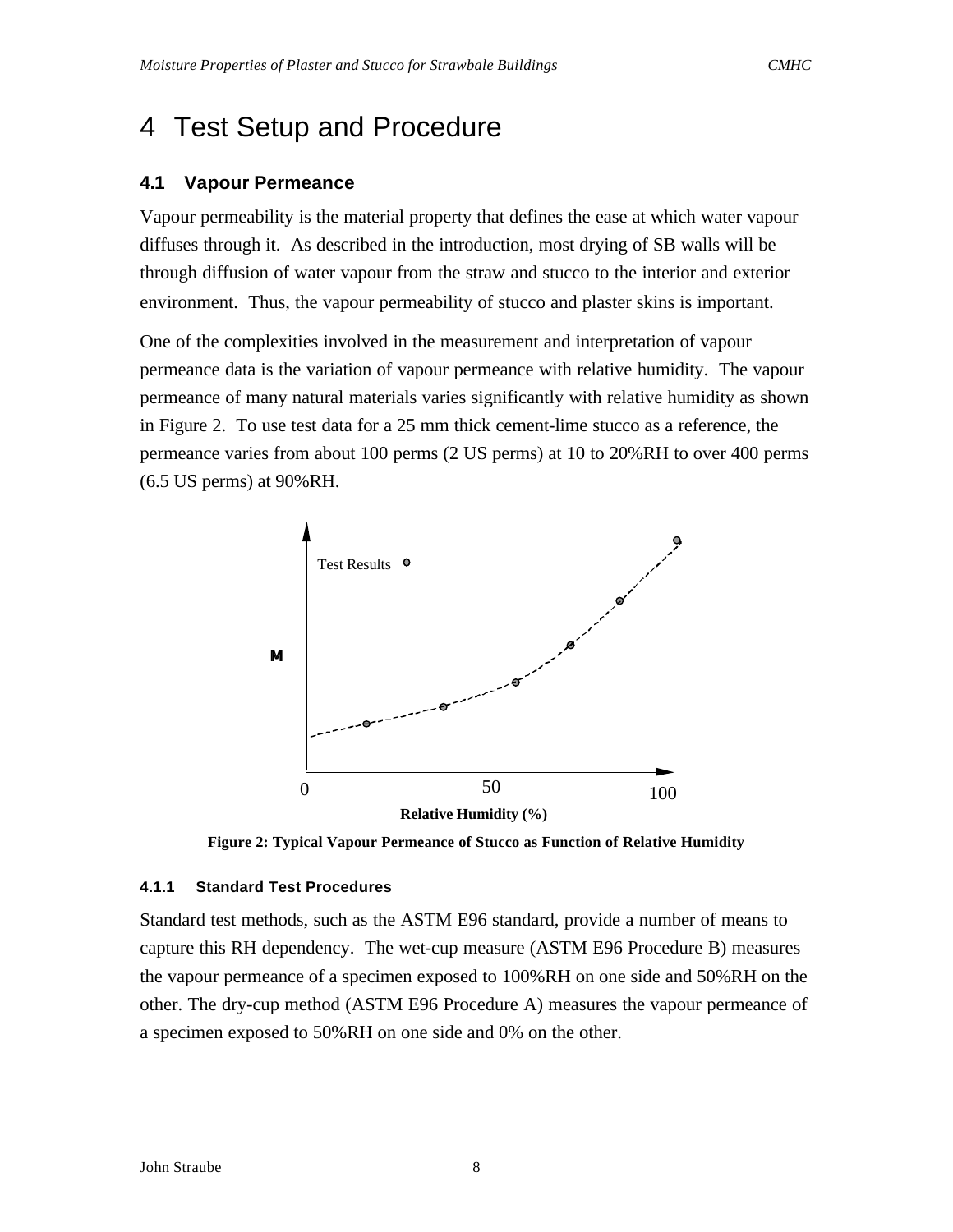

**Figure 3: Wet Cup and Dry Cup Vapour Permeance Tests**

In practise, the dry cup method is used for materials that will be in service under dry conditions (since the average test RH is 25%), and the wet cup method is used for materials expected to be used in humid conditions (since the average test RH is 75%).

For stucco over strawbales, the interior winter time RH is likely to be about 25 to 40%, and thus the humidity on both sides of the interior stucco will be 25 to 40% on the inside and 15 to 30% on the outer face. Thus, the dry cup vapour permeance test is likely a reasonably accurate representation of the vapour permeance in performance.

In a wet climate, the outer stucco is more likely to be exposed to conditions ranging from 75 to 100% RH (in the case of rain wetting stucco or condensation). The wet-cup vapour permeance is a reasonable test value to use, but the average RH (75%) of this test is likely too low for most cold weather conditions in SB walls.

The present test program measures the vapour permeance of a sample with 75%RH on the outside and 100% on the inside (an average humidity of 87.5%). These conditions simulate the situtation of wet straw on the exterior of a SB wall drying to the exterior in a humid climate. Most cold climates have an outdoor humidity of 70 to 80% during the winter

## **4.1.2 Vapour Permeance Test Setup**

The vapour permeance test setup was similar to a normal ASTM E96 test. The samples were placed over a sealed, vapour impermeable plastic container. The samples were sealed around their edges and to the container with aluminum (vapour impermeable) foil tape. Because of the rough edges and thick size of the samples, it was necessary to grind the edges smooth and flat. A template was used to shape an opening of foil tape on the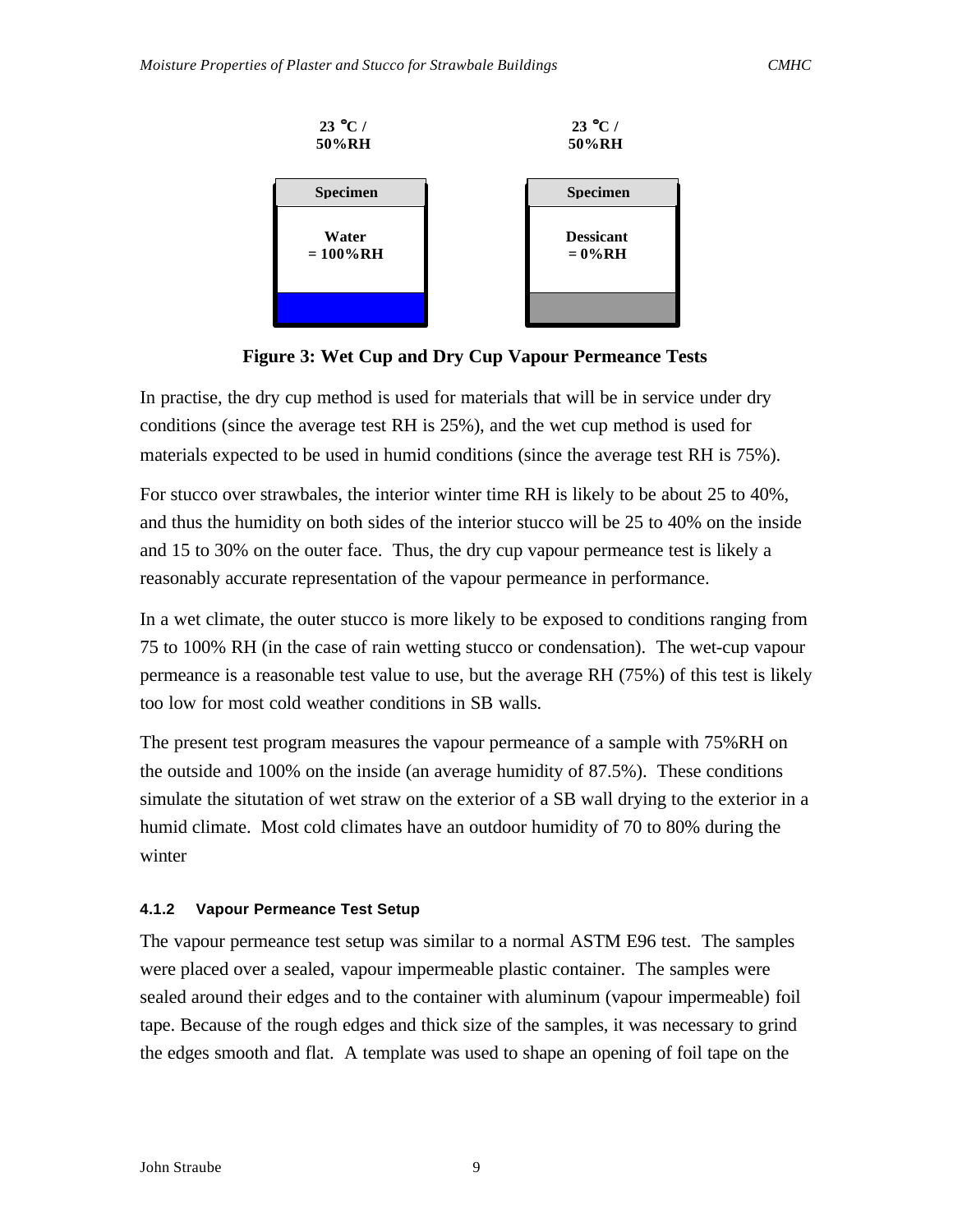top of the specimens of a predetermined and similar size. The same template was used to create an opening in the bottom (between the water in the container and the sample).

The container was filled with about 20 mm of water (to create constant 100%RH conditions). Great care was taken to ensure that no liquid water splashed in contact with sample during handling. The complete container-sample assemblage was placed in a large container (80 liters volume) on wooden racks over a salt (NaCL) saturated water solution. This solution creates a constant 75%RH. The large container was sealed, although not airtight, since the source of 75%RH was strong enough to overcome a small amount of air or vapour leakage. The conditions within the large chamber were monitored with a small portable data logger. These measurements showed a temperature of approximately 17 °C and an average vapour pressure difference across the specimens of about 500 Pa. Actual measured values were used to calculate the vapour permeance.

#### **4.1.3 Vapour Permeance Test Procedure**

The sample-container assemblages were weighed each week with an AHD electronic balance, capable of measuring the weight to within 0.1 grams.

The vapour permeance and permeability values were calculated by measuring the weight loss of the container-sample assemblage once this weight loss reached equilibrium. The permeance of the sample was then calculated from:

Permeance in ng/Pa s m<sup>2</sup> = (weight loss in nanograms<sup>†</sup>) / [(7 days x 24 hrs x 3600 sec) x (sample area in  $m^2$ ) x (average vapour pressure difference in Pa)].

And permeability was calculated simply as:

Permeability in ng / Pa s  $m =$  permeance / average sample thickness in m.

It is important to recognize that the permeability can only be calculated from measured permeance values if the test sample is a single homogenous material. In the case of coatings, permeability is not a valid measure. The total permeance of a two-layer system (e.g., plaster and coating) can be found from:

 $M_{\text{total}} = 1 / (1/M_1 + 1/M_2).$ 

The permeability was therefore only calculated for the single layer specimens, not the samples with coatings.

l

<sup>&</sup>lt;sup>†</sup> one nanogram equals one billionth of a gram, e.g., 1  $x10^9$  grams.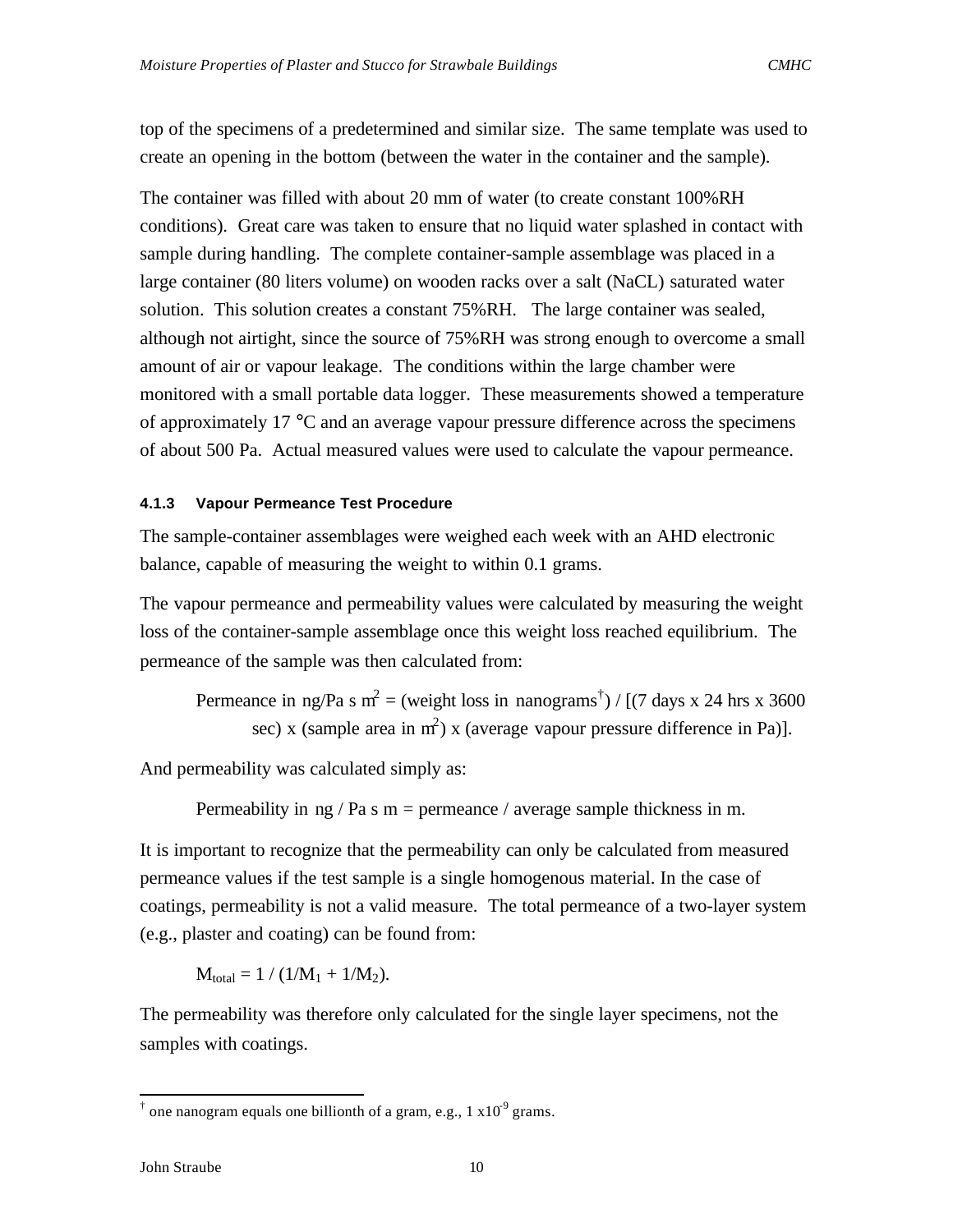## **4.2 Capillary Suction**

Porous hydrophylic materials tend to absorb liquid water (or "wick" water). During a rain event, water that is deposited on the surface of the exterior skin will therefore be wicked into the stucco. This water can be stored in the stucco and may contact the straw at the bonded interface. The stored water can also be dried to the exterior or interior when heated by the sun.

## **4.2.1 Standard Capillary Suction Tests**

Capillary suction can most simply be measured from water uptake tests. Standard tests include the EuroNorm TC 89/WG10 N95 and the German DIN 52617. These tests place the sample in contact with water to a depth of 1 to 2mm. The weight gain is measured at several points over a 24 hour period. The total weight gain per unit area is then plotted versus the square root of time. The resulting plot usually exhibits a straight line, and the water absorption coefficient is defined as the slope of this line in units of kg/( $m^2$   $hr^{1/2}$ ) or  $\text{kg/(m}^2 \text{ s}^{1/2})$ . If the line exhibits an initial slope that is different from the final slope, the initial straight portion is used. If there is no significant change, the total water uptake at 24 hours is used to define the water absorption coefficient.

## **4.2.2 Capillary Suction Test Set-up and Procedure**

Several large containers were filled with about 8 mm of water. The samples were weighed initially and then placed face down in contact with 1 to 2 mm of water. The samples were removed and weighed at 1, 4, 10, and 24 hours. The samples were quickly removed, surface water was removed by wiping with a damp cloth, weighed, and returned to the test containers within 2 or 3 minutes.

The weight gain (in kg/m<sup>2</sup>) was plotted against the square root of time (in seconds). Portions of the plot with straight lines were judged, and the slope calculated.

## 5 Results

The results for the water absorption and vapour permeance testing are covered below.

## **5.1 Vapour Permeance and Permeability**

The samples required some time to reach equilibrium with their environment since vapour first had to diffuse into the sample and adsorb to the sides of all of the pores. This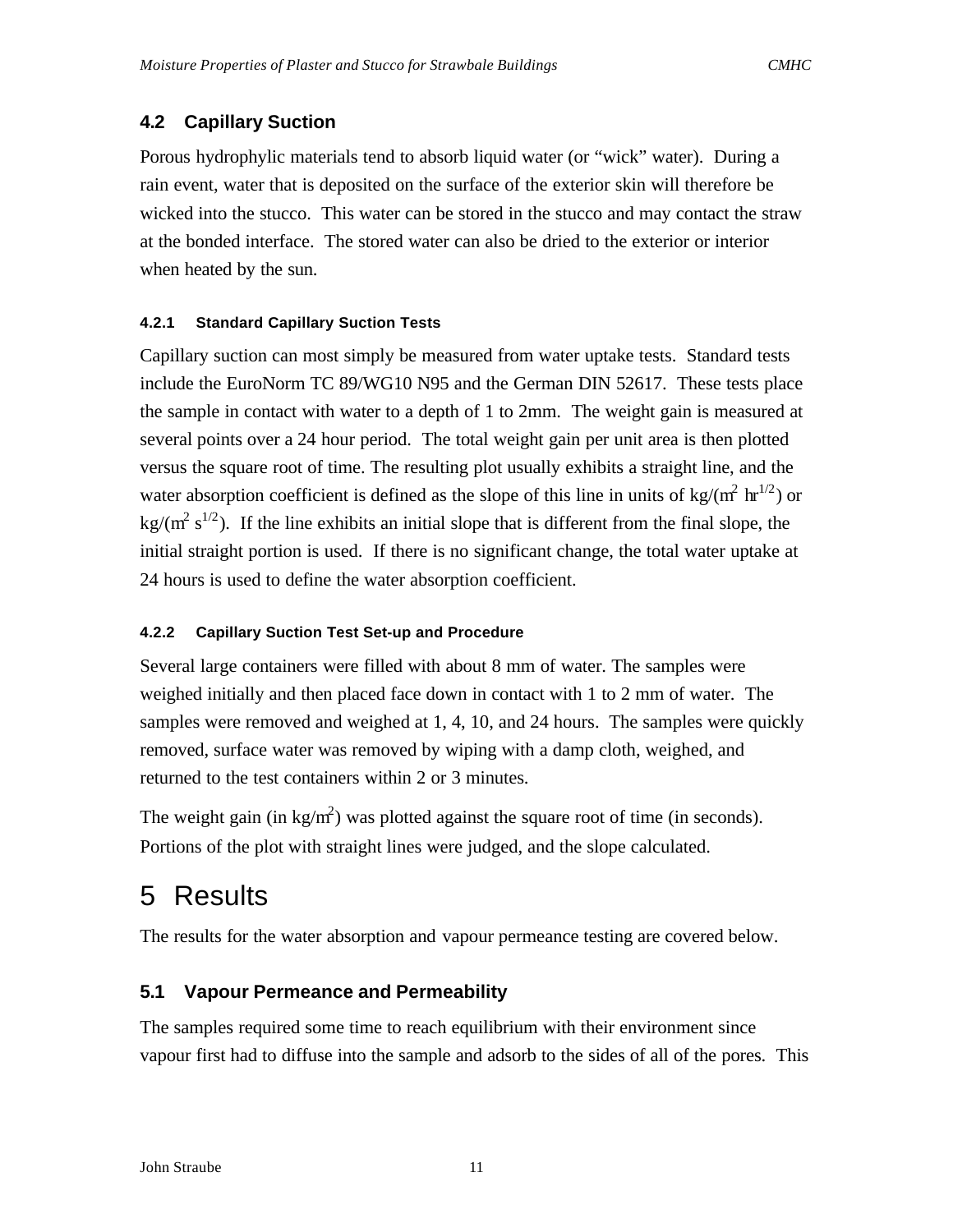

took a few weeks in the case of the pure lime-sand plasters and much longer for the pure cement-sand plasters. Figure 4 provides a typical response for a lime plaster.

#### **Figure 4: Cumulative Weight Loss/Gain versus Time During Permeance Test**

The initial period of response indicates a weight gain. This occurred because vapour diffused into the sample (which was initially very dry) from the exterior (75%RH) climate. As the sample equilibrated with the two different environments, the weight loss increased until it reached a steady state. Table 2 provides a summary of the results.

It is clear that the datum cement sand stucco mix was the least impermeable, with a permeance of about 40 metric perms for the 40 mm thickness. The addition of lime in the 1:1:6 datum mix resulted in a much higher vapour permeance, almost 300 metric perms for a 35 mm thickness. The 1:2:9 mix was even more permeable and the pure lime mixes the most permeable. The permeability of the different datum mixes are compared in Figure 5. The quicklime appeared to have a sightly lower, but still high, vapour permeance than the hydrated lime. Both are very vapour permeable.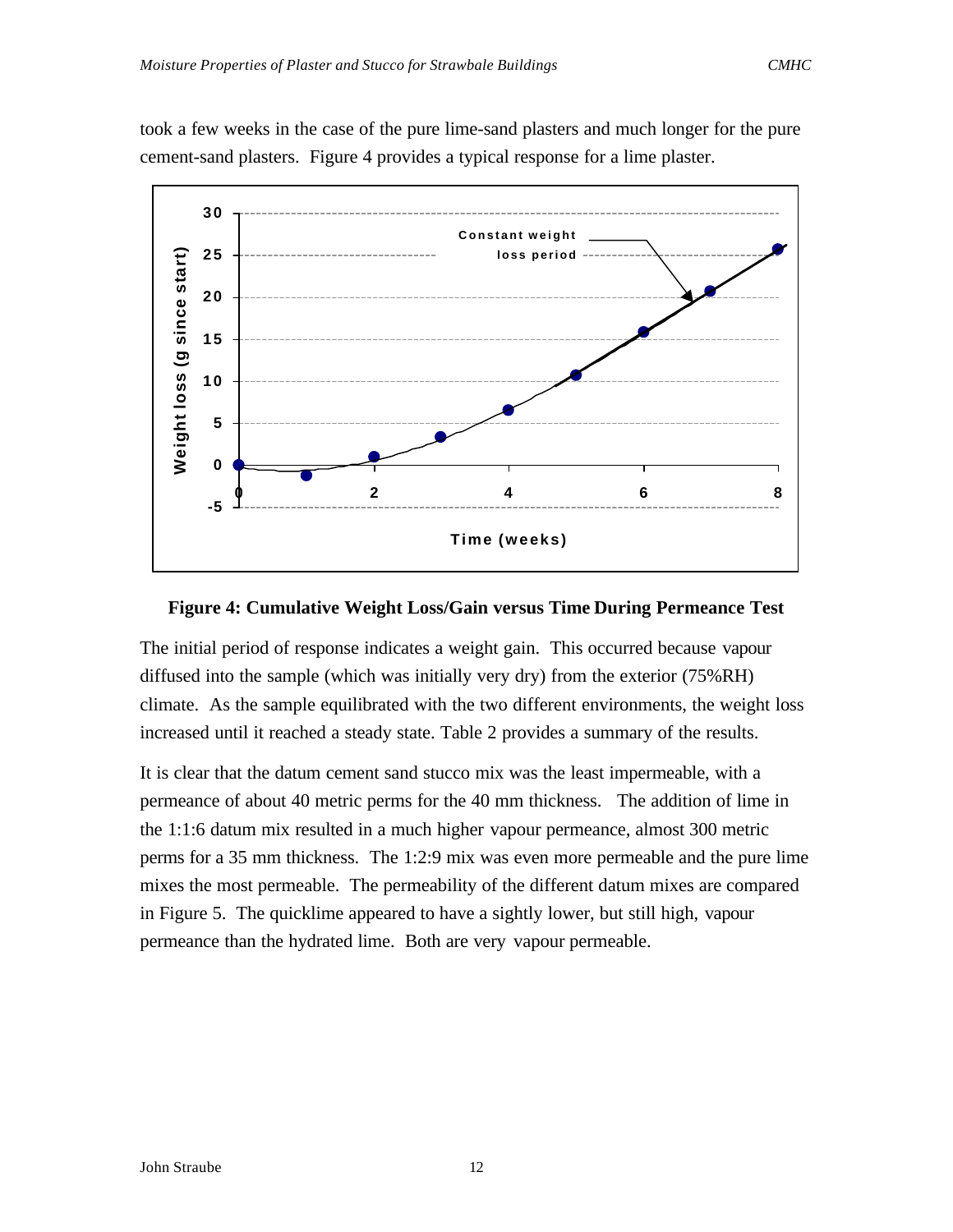| <b>Sample</b>           | $\mathbf t$<br><b>Permeance</b><br>[ng/Pa s m2]<br>[mm] |     | <b>Permeability</b><br>[ng/Pa s m] | <b>US Perms</b> |
|-------------------------|---------------------------------------------------------|-----|------------------------------------|-----------------|
| <b>Cement</b> :Sand     |                                                         |     |                                    |                 |
| 1:3 datum               | 43.5                                                    | 39  | 1.7                                | 0.68            |
| 1:3 elastomeric         | 39.5                                                    | 40  |                                    | 0.70            |
| 1:3 siloxane            | 41.0                                                    | 40  | 1.7                                | 0.70            |
| <b>Cement:Lime:Sand</b> |                                                         |     |                                    |                 |
| $1:1:6$ datum           | 35                                                      | 295 | 10.3                               | 5.13            |
| 1:1:6 linseed           | 36                                                      | 223 | 8.0                                | 3.89            |
| 1:1:6 elastomeric       | 32.5                                                    | 244 | $-$                                | 4.25            |
| $1:1:6$ siloxane        | 41                                                      | 203 | 8.3                                | 3.54            |
| 1:1:6 calcium stearate  | 53.5                                                    | 81  | 4.3                                | 1.42            |
| 1:1:6 calcium stearate  | 44                                                      | 142 | 6.2                                | 2.47            |
| 1:1:6 calcium stearate  | 53.5                                                    | 41  | 2.2                                | 0.71            |
| 1:1:6 latex paint       | 36.5                                                    | 203 |                                    | 3.54            |
| $1:1:6$ oil paint       | 40                                                      | 41  |                                    | 0.71            |
| <b>Cement:Lime:Sand</b> |                                                         |     |                                    |                 |
| $1:2:9$ datum           | 50.5                                                    | 295 | 14.9                               | 5.13            |
| 1:2:9 linseed           | 50.5                                                    | 259 | 13.1                               | 4.52            |
| <b>Lime:Sand</b>        |                                                         |     |                                    |                 |
| 1:3 Datum               | 33.5                                                    | 565 | 18.9                               | 9.85            |
| 1:3 Datum               | 35.5                                                    | 529 | 18.8                               | 9.22            |
| 1:3 Quicklime           | 32                                                      | 459 | 14.7                               | 8.00            |

**Table 2: summarizes the values for the test samples.**

Different coatings resulted in different responses. The elastomeric and siloxane had little effect on the vapour permeability of the cement samples. The same two treatments appeared to reduce the permeability of the more permeable 1:1:6 mix, although the permeability was still about 8 for both products. The linseed oil had little effect on the permeance of either the 1:1:6 or 1:2:9 mixes. The latex paint reduced the permeance of the 1:1:6 mix to about 200 metric perms (almost 4 US perms) as expected. The oil paint also performed as expected, lowering the permeance to around 40 metric perms (0.6 US perms). Thus, the oil paint can act as a vapour barrier by most code definitions.

The addition of the calcium stearate caused a reduction in permeance, sometimes sizable, but the 1:1:6 stucco remained more permeable than the cement.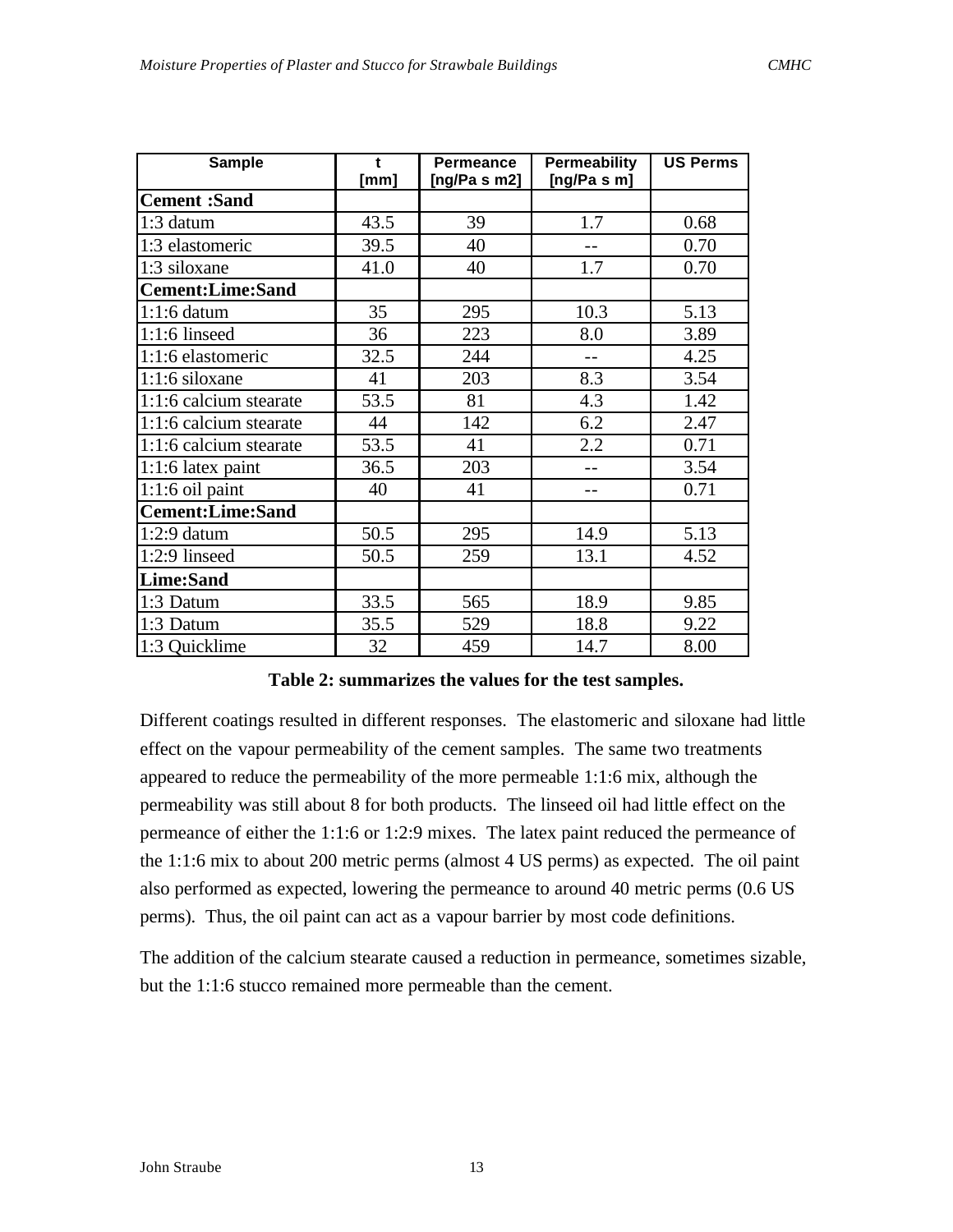

**Figure 5: The Influence of Lime Content on Vapour Permeability**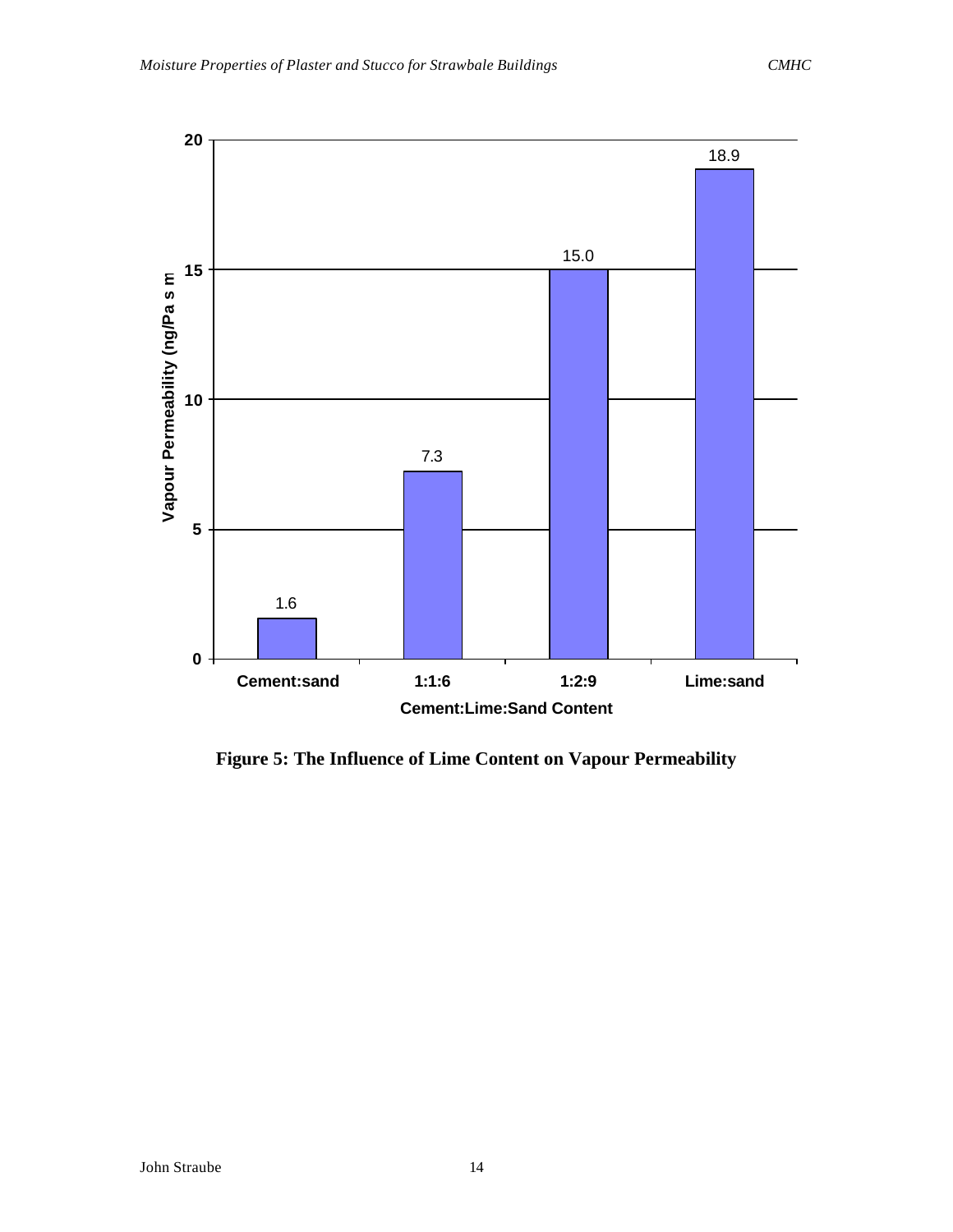## **5.2 Capillary Suction**

The results of the capillary suction testing are shown in Figure 6 and summarized in Table 3.

| <b>Sample</b>          | Suction (kg/(m2 s <sup>1/2</sup> ) |  |  |
|------------------------|------------------------------------|--|--|
| <b>Cement</b>          |                                    |  |  |
| 1:3 datum              | 0.0378                             |  |  |
| 1:3 elastomeric        | 0.0085                             |  |  |
| 1:3 siloxane           | 0.0004                             |  |  |
| <b>Cement:Lime</b>     |                                    |  |  |
| $1:1:6$ datum          | 0.0917                             |  |  |
| $1:1:6$ linseed        | 0.0665                             |  |  |
| 1:1:6 elastomeric      | 0.0146                             |  |  |
| 1:1:6 siloxane         | 0.0006                             |  |  |
| 1:1:6 calcium stearate | 0.1005                             |  |  |
| 1:1:6 calcium stearate | 0.0833                             |  |  |
| 1:1:6 calcium stearate | 0.0934                             |  |  |
| 1:1:6 latex paint      | 0.0197                             |  |  |
| $1:1:6$ oil paint      | 0.0140                             |  |  |
| <b>Cement:Lime</b>     |                                    |  |  |
| $1:2:9$ datum          | 0.1100                             |  |  |
| 1:2:9 linseed          | 0.1052                             |  |  |
| Lime                   |                                    |  |  |
| 1:3 Datum              | 0.1273                             |  |  |
| 1:3 Datum              | 0.1725                             |  |  |
| 1:3 Quicklime          | 0.1608                             |  |  |

## **Table 3: Water Absorption Coefficient**

The more lime content, the more absorbent the stucco was. The cement stucco was  $\frac{1}{4}$  as absorptive as the lime stucco. The coatings were tested to assess their ability to reduce absorption. The siloxane was remarkably effective, practically eliminating absorption. The elastomeric coating was almost as effective, but not as effective as might be expected. The paints did reduce absorption, but since this is not their function, no better performance could be expected.

Linseed oil appears to have a small but beneficial effect on the water uptake of the 1:2:9 and 1:1:6 samples. The improvement was so small, and the number of samples so limited, that no strong conclusions can be drawn. Tests with heavier linseed oil coverage might be appropriate.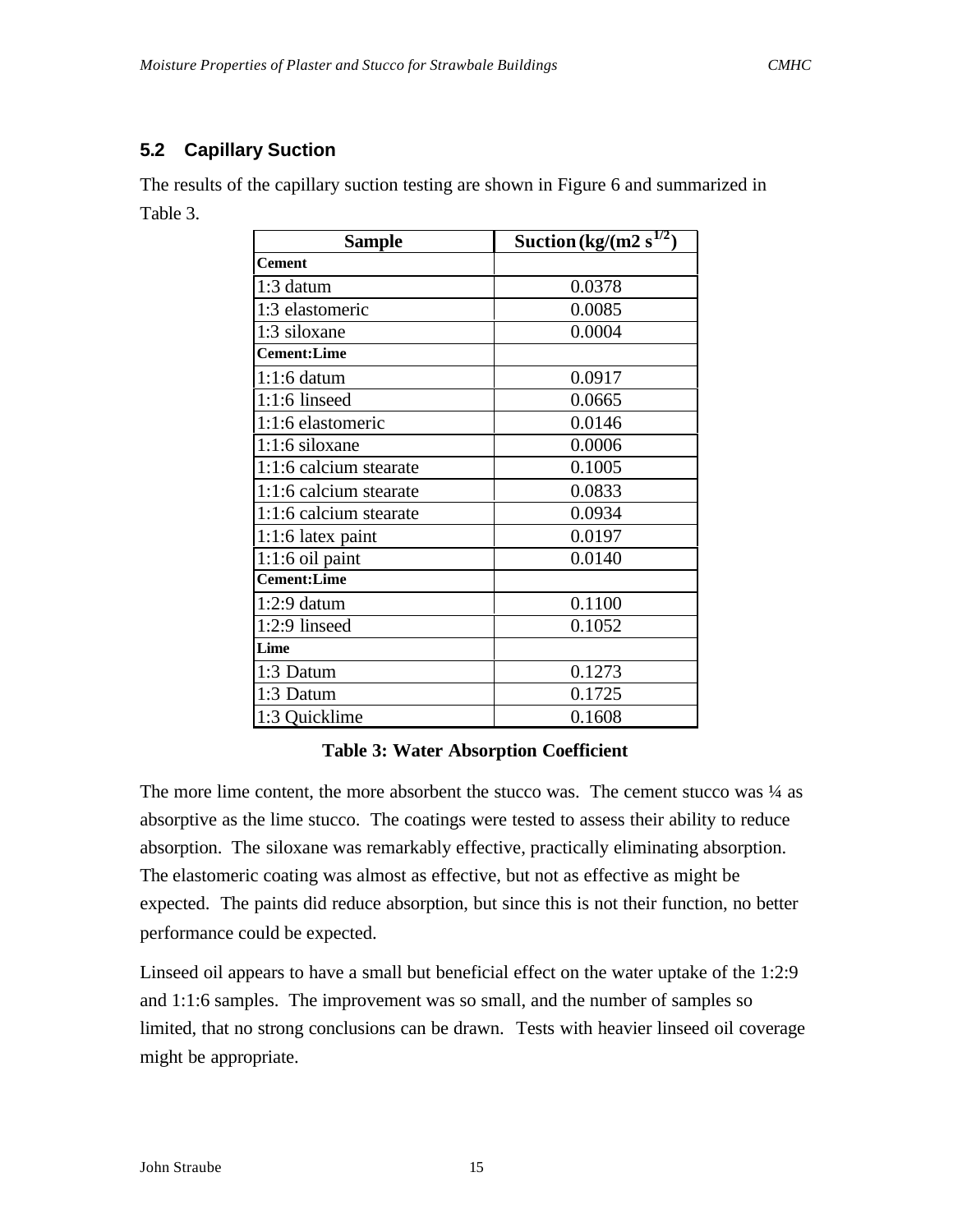The addition of calcium stearate changed the nature of the absorption but did not have much, if any effect on the water uptake of the 1:1:6 samples.



**Figure 6: Water Absorption versus Time**